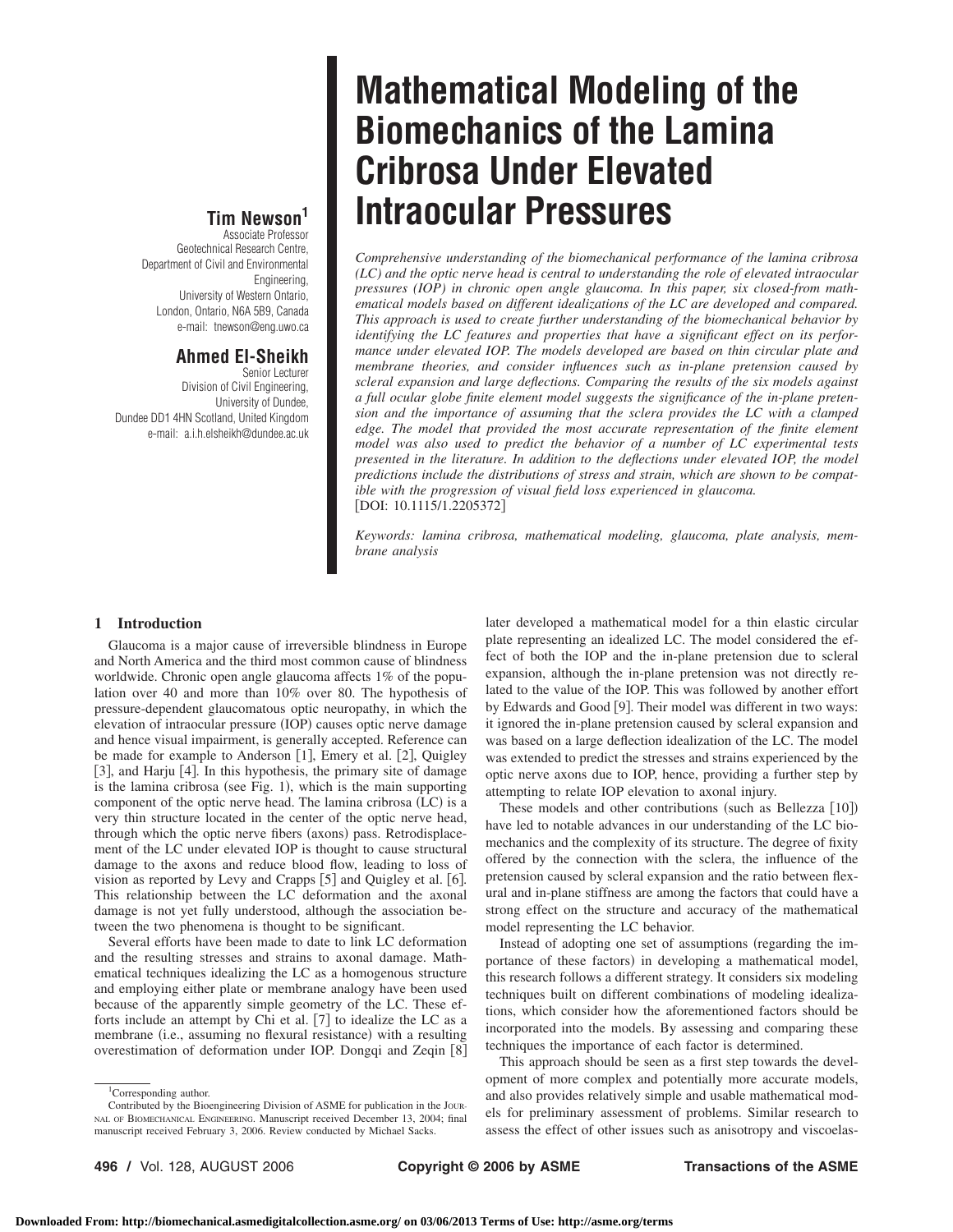

**Fig. 1 Cross section through the human optic nerve head**

ticity is currently underway. The results of this work could also help improve understanding of the LC biomechanics and guide its future mathematical and numerical modeling.

# **2 Mathematical Modeling**

Mathematical modeling is an attractive tool in understanding the behavior of structures. With the closed form solutions obtained, the influence of various parameters and modeling idealizations can be directly recognized and parametric studies easily performed. However, as mathematical modeling is only practically feasible for simple structures, idealizations are often necessary and analysts need to select the parameters expected to have the greatest influence for inclusion in the model. Undoubtedly, more complex analysis can be conducted using other approaches such as the finite element or finite difference method. However, closed form mathematical modeling should be seen as an important first step to provide an insight into the importance of parameters, to create useful benchmarks for future calibration exercises and to develop simple, approximate "engineering" methods for initial analysis and interpretation.

In modeling the LC, there is uncertainty regarding a number of aspects, mainly:

- the boundary condition, i.e., whether the LC is only simply supported along the interface with the sclera or is there additional restraint against rotation along this line
- the effect of in-plane pretension due to scleral expansion
- the relative importance of the in-plane and flexural stiffness of the LC
- the spatial heterogeneity in the biomechanical properties of the LC
- the constitutive relationship of the lamina cribrosa material

This study is intended to help clarify the current uncertainty and guide decisions on how to include these factors in future modeling

work. Only the first three factors are included at this stage. The fourth and fifth factors, which require both experimental and mathematical studies, are the focus of the next stage of research. However, in the absence of specific experimental data the constitutive relationship reported by Woo et al. [11] will be used to represent the material behavior.

The work presented benefits from the efforts made earlier to produce general solutions for circular plates with various loading and boundary conditions. The most notable contributions were made by Timoshenko and Woinowsky-Krieger [12]. The following six mathematical models are built on different modeling idealizations, which are devised to enable assessing the importance of the first three factors. A brief description of these idealizations is provided in Table 1 and free body diagrams for each of the models are shown in Fig. 2.

**2.1 Model 1 With a Clamped Edge and No In-Plane Pretension.** The first model ignores in-plane pretension due to scleral expansion and assumes the sclera provides the LC with a clamped edge, where rotation but not in-plane deformation is prevented. This recognizes that the 0.12 mm thick LC is much thinner than the surrounding 1.0 mm thick sclera. This model assumes the LC to be homogeneous, isotropic and with a uniform thickness. It also assumes that out-of-plane deformation is small compared with the LC dimensions, and as a result, the changes in the thickness of the plate with deformation are ignored. From analysis of a plate segment bounded by two diametral and two cylindrical sections (Fig. 3) and considering the following boundary conditions:

- the deflection along the plate edge is prevented and
- the slope of the deflection surface along the edge and at the center is zero

The retrodisplacement of the uniformly loaded LC, *w*, at any

**Table 1 Modeling idealization considered in models 1–6**

| Model | Edge with sclera | In-plane pre-tension due to scleral expansion | Other features         |  |
|-------|------------------|-----------------------------------------------|------------------------|--|
|       | Clamped          | Ignored                                       | Small deflection model |  |
|       | Simple           | Ignored                                       | Small deflection model |  |
|       | Clamped          | Considered                                    | Small deflection model |  |
|       | Simple           | Considered                                    | Small deflection model |  |
|       | Clamped          | Ignored                                       | Large deflection model |  |
|       | Simple           | Ignored                                       | Membrane model         |  |

**Journal of Biomechanical Engineering** AUGUST 2006, Vol. 128 / 497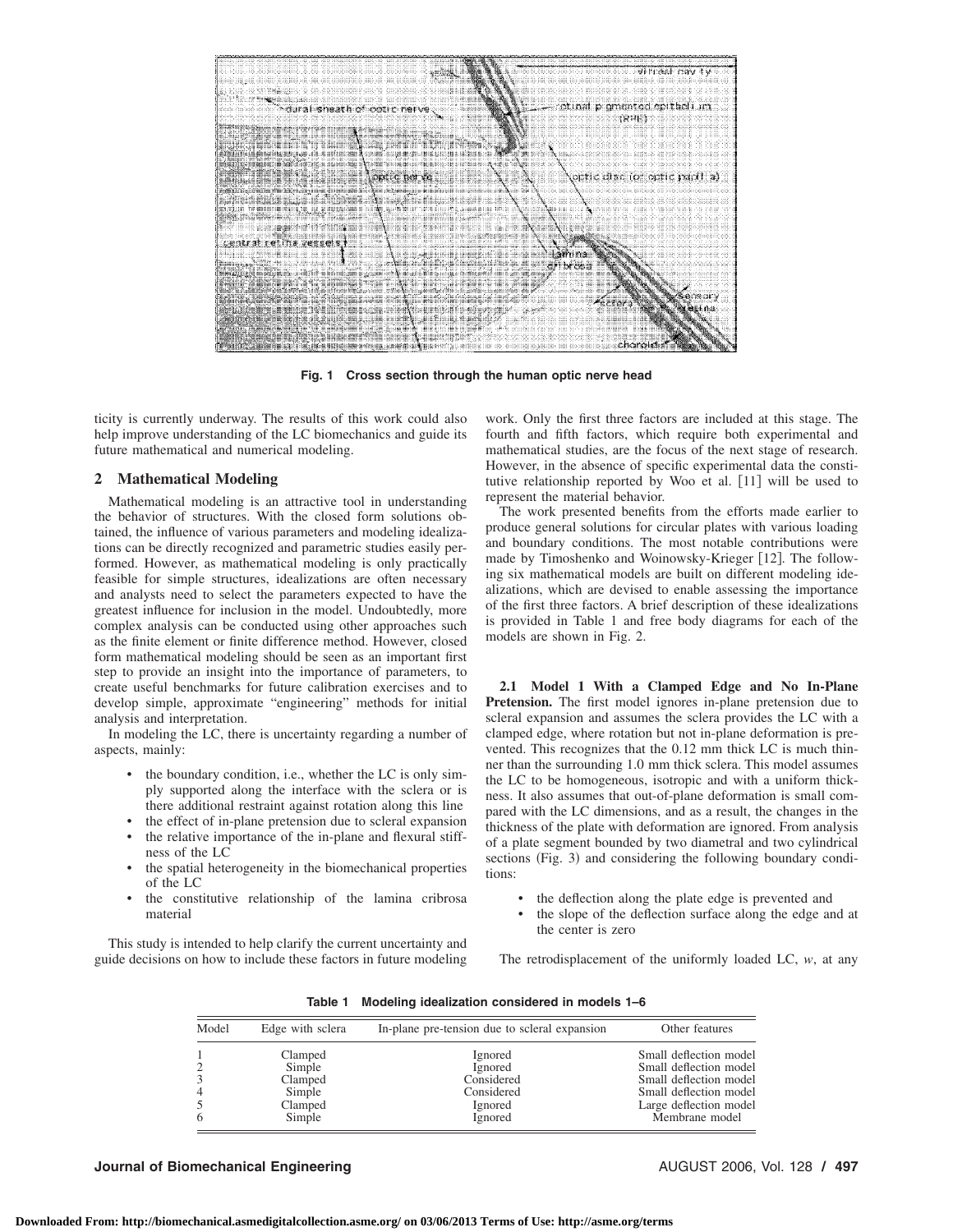

point at distance *r* from the center is given by Timoshenko and Woinowsky-Krieger [12] using the circular plate theory as

$$
w = \frac{q(R^2 - r^2)^2}{64D} \tag{1}
$$

where  $R$  is the radius of the LC,  $D$  is the flexural rigidity of the LC,  $D= Eh^3/12(1-\nu^2)$ , *E* is the elastic (Young's) modulus, *h* is the LC thickness,  $\nu$  is Poisson's ratio,  $q = IOP-S$ , the difference between the IOP and the retrolaminar pressure *S*—also called the optic nerve tissue pressure). *S* is given as a function of IOP  $[8,3]$ in the form



Fig. 3 Analysis of a laterally loaded circular plate (see Ref.  $[12]$ 

**498 /** Vol. 128, AUGUST 2006 **Transactions of the ASME**

 $S = 0.5$ IOP for IOP < 20 mm Hg and  $S = 10$  mm Hg for  $IOP > 20$ mm Hg

From the following equations relating the radial and tangential bending stresses,  $\sigma_r$  and  $\sigma_t$ , to the displacement, *w*:

$$
\sigma_r = \frac{6D}{h^2} \left( \frac{d^2w}{dr^2} + \frac{\nu \, dw}{r \, dr} \right) \quad \text{and} \quad \sigma_t = \frac{6D}{h^2} \left( \frac{1}{r} \frac{dw}{dr} + \frac{d^2w}{dr^2} \right) \tag{2}
$$

the stresses can be obtained as

$$
\sigma_r = -\frac{3q}{8h^2} [R^2(1+\nu) - r^2(3+\nu)] \text{ and}
$$

$$
\sigma_t = -\frac{3q}{8h^2} [R^2(1+\nu) - r^2(1+3\nu)] \tag{3}
$$

At the center  $(r=0)$ , the retrodisplacement and the stresses become

$$
w_{r=0} = \frac{qR^4}{64D}, \quad (\sigma_r)_{r=0} = (\sigma_t)_{r=0} = -\frac{3qR^2(1+\nu)}{8h^2}
$$
(4)

and at the edge of the plate (where  $r = R$ )

$$
w_{r=0} = 0
$$
,  $(\sigma_r)_{r=R} = \frac{3qR^2}{4h^2}$  and  $(\sigma_r)_{r=R} = \frac{3\nu qR^2}{4h^2}$  (5)

Note that

- While *w* is highest at the center,  $\sigma_r$  is highest along the plate edge.
- At the plate center, the stresses calculated using Eq.  $(4)$ cause tension on the posterior side and compression on the anterior side. The opposite is true along the edge where Eq.  $(5)$  is used.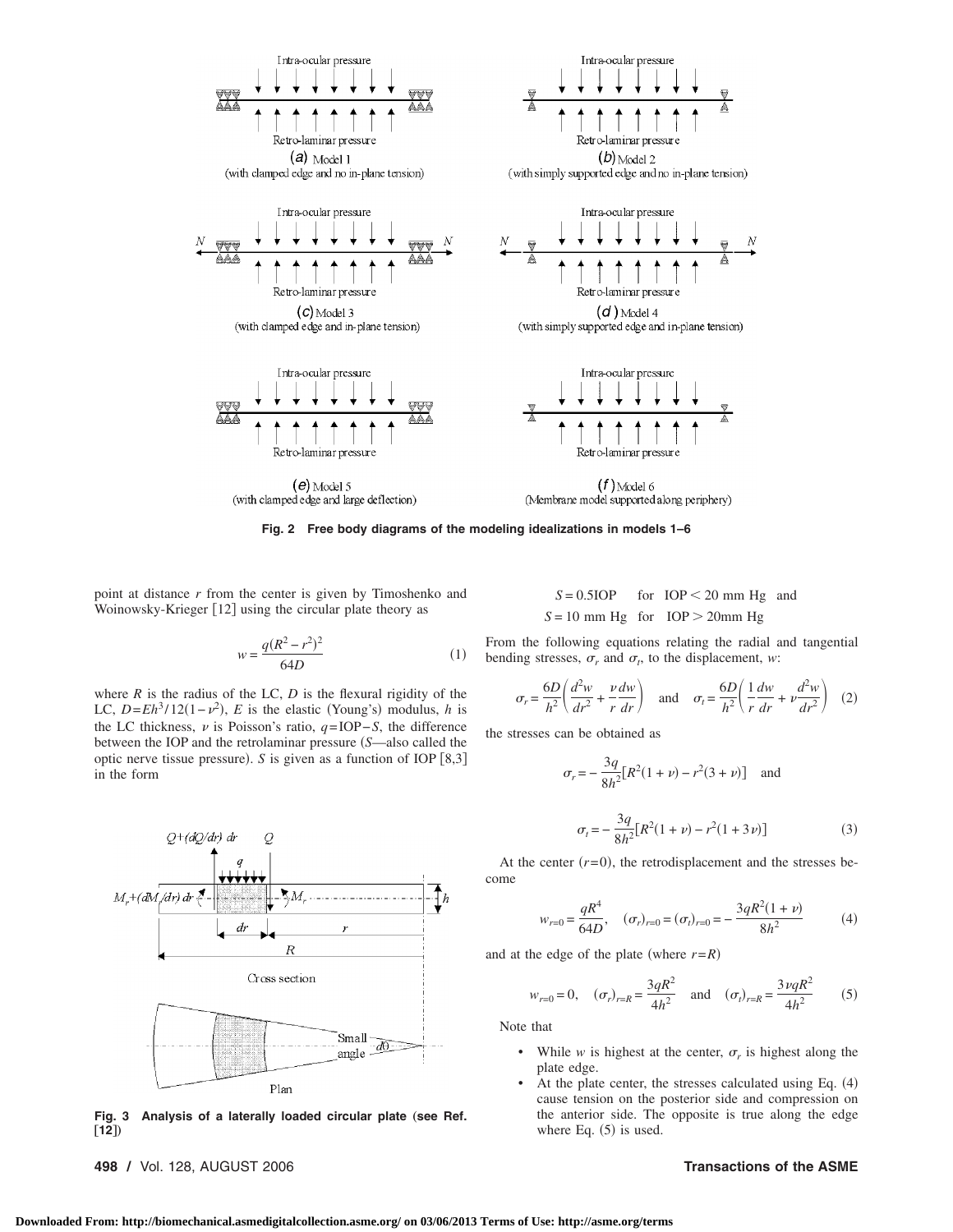

**Fig. 4 Equilibrium of the sclera**

**2.2 Model 2 With a Simply Supported Edge and No In-Plane Pretension.** Another idealization of the LC is based on reducing the importance of the rotational restraint provided by the sclera. The model in this case is obtained from model 1 by releasing the restraint against edge rotation and therefore applying an edge bending moment equal and opposite to that developed by the edge clamp of model 1.

In model 1, the bending moment along the edge clamp is

$$
M_r = -\frac{\sigma_{r(r=R)}h^2}{6} = -\frac{qR^2}{8}
$$
 (6)

Applying an equal and opposite moment of magnitude  $qR^2/8$ along the plate edge while allowing it to rotate there results in the following distribution of deflection:

$$
w = \frac{qR^2}{16D(1+\nu)}(R^2 - r^2)
$$
\n(7)

Adding this to the deflection of the clamped plate in Eq.  $(1)$ , results in the deflection of a simply supported plate

$$
w = \frac{q(R^2 - r^2)}{64D} \left( \frac{5 + \nu}{1 + \nu} R^2 - r^2 \right)
$$
 (8)

The stresses  $\sigma_r$  and  $\sigma_t$ , are also obtained in the same manner as

$$
\sigma_r = -\frac{3q}{8h^2}(3+\nu)(R^2 - r^2) \text{ and}
$$
  

$$
\sigma_t = -\frac{3q}{8h^2}[R^2(3+\nu) - r^2(1+3\nu)]
$$
 (9)

*w* and  $\sigma_r$  given in Eqs. (8) and (9) have zero values along the edge and a parabolic distribution inside the plate. The maximum values for the retrodisplacement, *w*, and the stresses,  $\sigma_r$  and  $\sigma_t$ , exist at the center, where  $r=0$ :

$$
w_{\text{max}} = \frac{qR^4(5+\nu)}{64(1+\nu)D} \quad \text{and} \quad (\sigma_r)_{\text{max}} = (\sigma_t)_{\text{max}} = -\frac{3qR^2(3+\nu)}{8h^2}
$$
\n(10)

Note that the stresses calculated using Eq.  $(10)$  are tensile on the posterior side of the LC and compressive on the anterior side.

**2.3 Model 3 With a Clamped Edge and In-Plane Pretension.** The in-plane pretension in this model arises from the scleral expansion due to the application of the IOP. The value of the pretension, N, can be derived by analyzing the sclera as an idealized perfect sphere. Equilibrium of the scleral hemisphere under IOP and *N* leads to (Fig. 4)

$$
N(2\pi R_s) = \text{IOP}\pi R_s^2 \quad \text{or} \quad N = \frac{\text{IOPR}_s}{2} \tag{11}
$$

# **Journal of Biomechanical Engineering** AUGUST 2006, Vol. 128 / 499

where  $R<sub>s</sub>$  is the radius of the sclera.

The effect of in-plane pretension on the retrodisplacement of a circular plate has been obtained earlier by Dongqi and Zeqin [8] in the form

$$
w = \frac{w_q}{1 + \alpha} \tag{12}
$$

where  $w_q$  is the retrodisplacement for an equivalent plate without in-plane forces (as given in Eq. (1)), and  $\alpha = NR^2 / 14.68D$ . Substituting the values of *N* and  $\alpha$  in Eq. (12), *w* is obtained as

$$
w = \frac{29.36Dw_q}{29.36D + \text{IOPR}_s R^2} = A w_q,
$$
\n(13)

where  $A = 29.36D/29.36D + IOPR_sR^2$ . The stresses,  $\sigma_r$  and  $\sigma_t$ , can then be obtained using the equations

$$
\sigma_r = \sigma_{r1} + \sigma_{r2}
$$
, where  $\sigma_{r1} = -\frac{3Aq}{8h^2} [R^2(1+\nu) - r^2(3+\nu)],$ 

$$
\sigma_{r2} = \frac{N}{h}, \quad \text{and} \tag{14}
$$

$$
\sigma_t = \sigma_{t1} + \sigma_{t2}
$$
, where  $\sigma_{t1} = -\frac{3Aq}{8h^2} [R^2(1+\nu) - r^2(1+3\nu)],$ 

$$
\sigma_{t2} = \frac{N}{h} \tag{15}
$$

In Eqs. (14) and (15)  $\sigma_{rl}$  and  $\sigma_{tl}$  are caused by the lateral load *q*, while  $\sigma_{r2}$  and  $\sigma_{t2}$  are due to the in-plane pretension. Note that while  $\sigma_{rl}$  and  $\sigma_{tl}$  are tensile on the posterior side of the plate and compressive on the anterior side,  $\sigma_{r2}$  and  $\sigma_{r2}$  are always tensile.

**2.4 Model 4 With a Simply Supported Edge and In-Plane Pretension.** The development of this model is similar to model 3. The retrodisplacement of the LC again takes the form in Eq. (12), but  $w_a$  in this case is obtained from Eq. (8) from model 2 with a simply supported edge. In this case,  $\alpha$  is also different according to Timoshenko and Woinowsky-Krieger [12]

$$
\alpha = \frac{N R^2}{4.20D} \tag{16}
$$

As a result, the deflection *w* is obtained as

$$
w = \frac{8.4Dw_q}{8.4D + IOPR_sR^2} = Bw_q
$$
 (17)

where

$$
B = \frac{8.4D}{8.4D + \text{IOPR}_{s}R^{2}}
$$
(18)

The stresses are obtained in a similar fashion to model 3 in the form

$$
\sigma_r = \sigma_{r1} + \sigma_{r2} \quad \text{and} \quad \sigma_t = \sigma_{t1} + \sigma_{t2} \tag{19}
$$

where

$$
\sigma_{r1} = -\frac{3Bq}{8h^2}(3+\nu)(R^2 - r^2)
$$
\n(20)

$$
\sigma_{t1} = -\frac{3Bq}{8h^2} [R^2(3+\nu) - r^2(1+3\nu)] \text{ and } (21)
$$

$$
\sigma_{r2} = \sigma_{r2} = \frac{N}{h} = \frac{\text{IOPR}_s}{2h} \tag{22}
$$

**2.5 Model 5 With a Clamped Edge and Large Deflection.** In the above four models, the deflections are assumed to be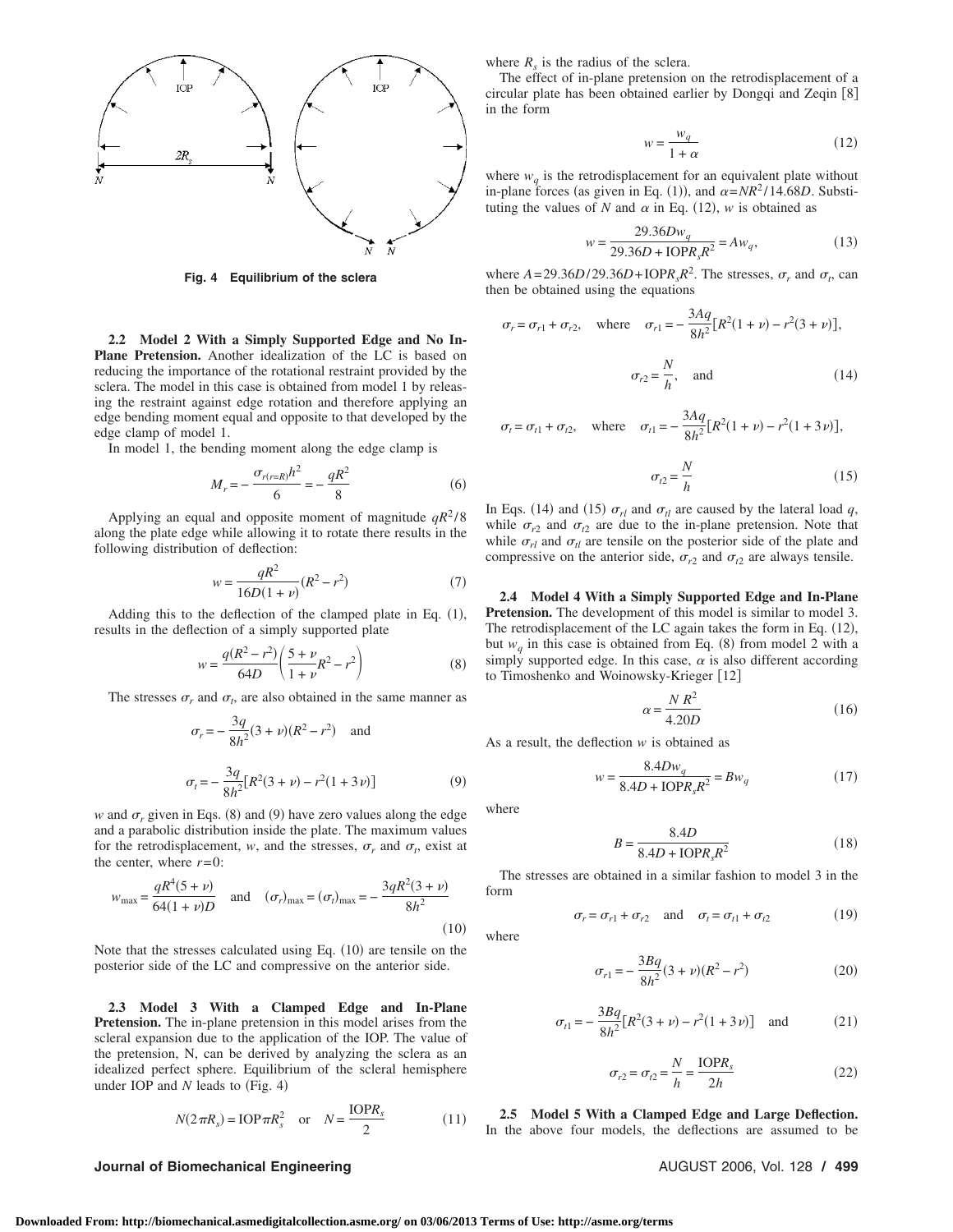smaller than the plate thickness. As a result, the strain at the middle plane of the plate is assumed to be small and negligible. However, if the deflection is no longer assumed to be smaller than the thickness, yet still small in comparison with other dimensions, the strain of the middle plane must be considered. An approximate solution for this problem is provided by Timoshenko and Woinowsky-Krieger [12] in the form

$$
w = \frac{\eta q (R^2 - r^2)^2}{64D},
$$
\n(23)

$$
\sigma_r = -\frac{3 \eta q}{8h^2} [R^2 (1 + \nu) - r^2 (3 + \nu)] \text{ and}
$$

$$
\sigma_t = -\frac{3 \eta q}{8h^2} [R^2 (1 + \nu) - r^2 (1 + 3 \nu)] \tag{24}
$$

where  $\eta = 1/1 + 0.488(w_o^2/h^2)$ , defines the effect of the stretching of the middle plane on the plate deflection, and  $w_0$  is the retrodisplacement at the center. Note that while large deflections are considered in the development of Eqs.  $(23)$  and  $(24)$ , the corresponding thickness change under load is ignored for simplicity. In solving Eqs.  $(23)$  and  $(24)$ , Eq.  $(23)$  is rewritten for the center point  $(r=0)$  as

$$
w_0 = \frac{qR^4}{64D} \frac{1}{1 + 0.488 \frac{w_o^2}{h^2}}
$$
 (25)

This third order equation is first solved for  $w_0$ . Then the distribution of *w* can be obtained from  $w = w_0(1 - r^2/R^2)^2$  and  $\sigma_r$  and  $\sigma_t$ from Eq. (24). Notice that the parameter  $\eta$  increases in significance with large deformation. For instance, for  $w_0 = 0.5$  h,  $\eta$ equals 0.89. With  $w_0$  increasing to  $h$ , 2 $h$ , and 4 $h$ ,  $\eta$  becomes 0.67, 0.34, and 0.11 respectively. This means that the plate stiffness grows gradually with larger deformation.

**2.6 Model 6 With the LC Modeled as a Membrane Supported Along Its Periphery.** As a step further from the above model, model 6 assumes the plate has no flexural stiffness and its behavior under lateral pressure is dominated by the membrane action. The model again assumes that *w* has the same dependence on *r* as in other models

$$
w = w_0 \left( 1 - \frac{r^2}{R^2} \right)^2
$$
 (26)

The derivation of  $w_0$  for a circular membrane follows a strainenergy/virtual deflection approach, which is common in stressstrain problems of this kind. The radial and transverse strains,  $\varepsilon_r$ and  $\varepsilon_r$ , and the radial displacement, *u*, at radius *r* are given by

$$
\varepsilon_r = \frac{du}{dr} + \frac{1}{2} \left( \frac{dw}{dr} \right)^2 \tag{27}
$$

$$
\varepsilon_t = -\frac{u}{r} \tag{28}
$$

$$
u = r(R - r)(c_1 + c_2r)
$$
 (29)

where  $c_1$  and  $c_2$  are constants. The strain energy in the LC associated with the stretching of the membrane is given by

$$
V = \frac{\pi E h}{1 - v^2} \int_0^R (\varepsilon_r^2 + \varepsilon_t^2 + 2\nu\varepsilon_r \varepsilon_t) r dr
$$
 (30)

To calculate the deflection of the membrane, the above equations are solved to find  $c_1$ ,  $c_2$ , and  $w_0$ . First, the right sides of Eqs.  $(26)$ – $(29)$  are substituted for the corresponding terms in Eq.  $(30)$ . Using the resulting form of Eq.  $(30)$ ,  $c_1$  and  $c_2$  are found by imposing the requirements that

**500 /** Vol. 128, AUGUST 2006 **Transactions of the ASME**

**Table 2 Material properties for the lamina cribrosa as given by Woo et al.** "**see Ref.** †**11**‡…**. Note: MPa=N/mm<sup>2</sup> and kPa =0.001 N/mm2.**

|                 |                      |                         | Range of stress (kPa) |             |
|-----------------|----------------------|-------------------------|-----------------------|-------------|
|                 | G (MPa)              | E(MPa)                  | From                  | To          |
| Lamina cribrosa | 0.12<br>0.22<br>0.61 | 0.358<br>0.656<br>1.818 | 0.0<br>8.0<br>15.0    | 8.0<br>15.0 |

$$
\frac{\partial V}{\partial c_1} = 0 \quad \text{and} \quad \frac{\partial V}{\partial c_2} = 0
$$

Another requirement is introduced that the change in the work done by the differential pressure acting through a virtual displacement equals the change in strain energy associated with the virtual displacement. If the virtual displacement is chosen as  $\delta w$  (which is directly proportional to  $w_0$ ), this requirement can be expressed by the equation

$$
\frac{\partial V}{\partial w_0} \delta w_0 = 2\pi q \delta w_0 \int_0^R \left[1 - \left(\frac{r}{R}\right)^2\right]^2 r dr \tag{31}
$$

After manipulation and following the procedure presented in Ref. [13], the solution for the maximum displacement can finally be presented as

$$
w_0 = \beta R \sqrt{\frac{qR}{Eh}}
$$
 (32)

where

$$
\beta = \sqrt[3]{\frac{6615(v^2 - 1)}{2(2791v^2 - 4250v - 7505)}}
$$

and therefore *w* is determined as

$$
w = \sqrt[3]{\frac{6615(v^2 - 1)}{2(2791v^2 - 4250v - 7505)}} R \sqrt[3]{\frac{qR}{Eh}} \left(1 - \frac{r}{R}\right)^2
$$
 (33)

By using  $\nu = 0.49$  (according to Woo et al. [11]), we obtain  $w_0 = 0.65R\sqrt[3]{qR/Eh}$ . The membrane stress,  $\sigma_r$ , (i.e., the in-plane radial stress due to the membrane action) is also obtained as

$$
(\sigma_r)_{r=0} = 0.414 \sqrt[3]{\frac{Eq^2 R}{h^2}}
$$
 and  $(\sigma_r)_{r=R} = 0.321 \sqrt[3]{\frac{Eq^2 R}{h^2}}$ . (34)

## **3 Comparative Study of Mathematical Models**

A brief comparative study of the six mathematical models developed above is conducted to identify the effect of various idealizations. All six models are used to predict the central displacement of the LC under a range of IOP between 10 and 60 mm Hg (0.00133, and 0.0079 N/mm<sup>2</sup>), or  $q(= IOP$ —the retrolaminar pressure) between  $5$  and  $50$  mm Hg  $(0.00067,$  and  $0.006, 67$  N/mm<sup>2</sup>). The LC and scleral dimensions used are as reported by Yan et al. [14], Woo et al. [11], and Dongqi and Zeqin [8]:  $R = LC$  radius =0.6 mm,  $h = LC$  thickness =0.12 mm,  $R<sub>s</sub>=$  scleral radius =12 mm, and  $h<sub>s</sub>=$  scleral thickness =1 mm.

The shear modulus, *G*, of the LC is assumed to be that given by Woo et al. [11] in the form of the trilinear relationships shown in Table 2. The modulus of elasticity, *E*, is derived from the shear modulus using the relation  $G = E/2(l + \nu)$ , where  $\nu$  is Poisson's ratio, taken as 0.49. For each IOP increment, calculations are made for *q* (=IOP-*S*), stresses  $(\sigma_r$  and  $\sigma_t$ ), *E* (Table 2), *D*  $(Eh<sup>3</sup>/12[1-\nu<sup>2</sup>]$  and *w*. Due to the trilinear expression used for *E*, the relationship between pressure and deformation is nonlinear.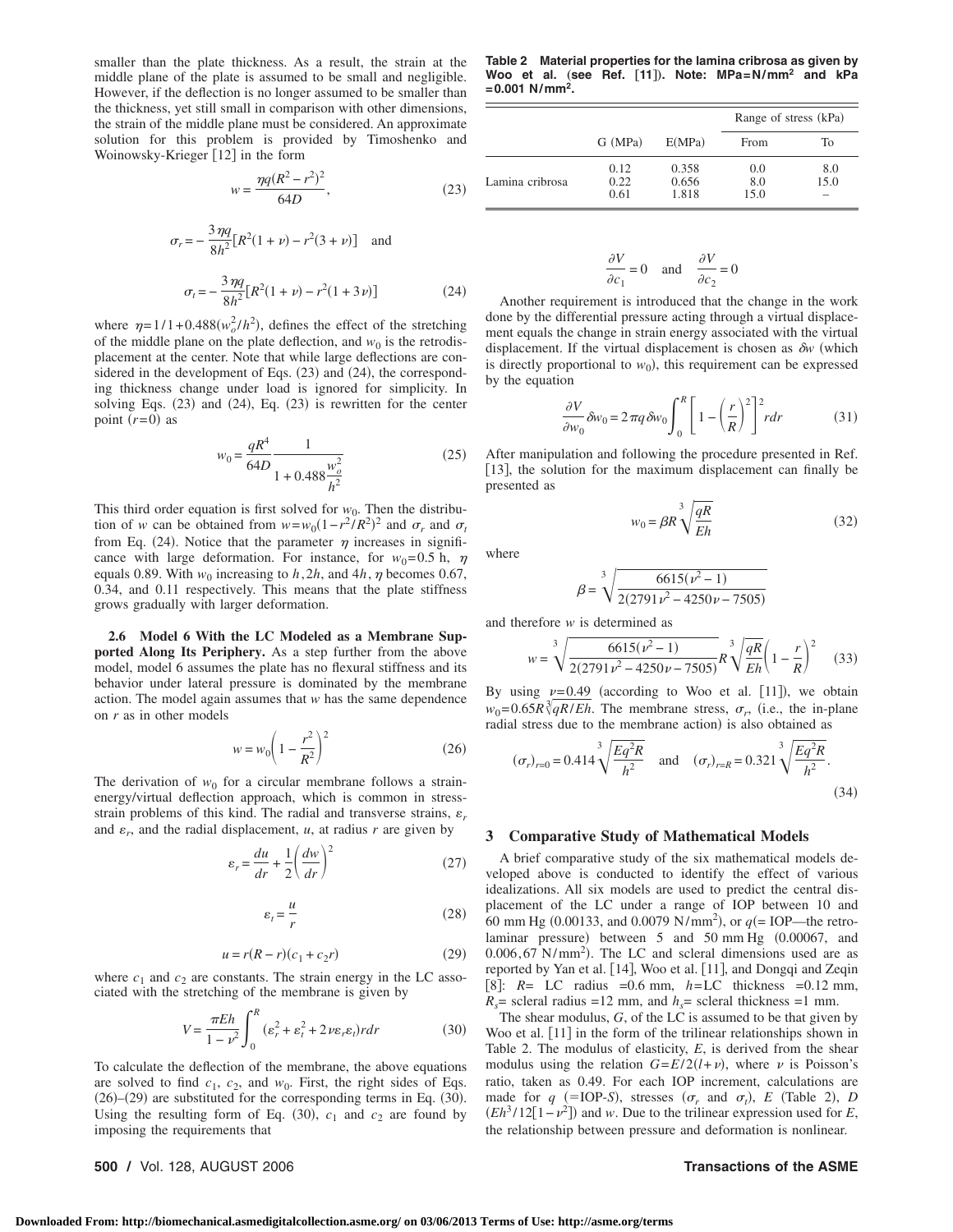

**Fig. 5 Central displacement comparisons between the mathematical models**

The central displacements obtained from the six models are compared in Fig. 5 The following observations can be made:

- The edge fixity has a large effect on the model predictions. Models 2 and 4 with simply supported edges deform considerably more than models 1 and 3 with clamped edges (by  $268\%$  and  $110\%$ , respectively).
- Introducing the in-plane pretension caused by scleral expansion also has a notable effect. It reduces the displacement of the model with a simply supported edge (model 2) by  $61\%$  and the model with a clamped edge (model 1) by 32%.
- Modifying the mathematical model to recognize large deformations (model 5) leads to relatively small effects on the results (below  $5\%$ ). This is due to the fact that the deformations obtained under the largest IOP considered did not exceed 35% of the thickness of the lamina cribrosa.
- Modeling the LC as a membrane results in large displacement predictions, but the stiffness of the membrane increases rapidly with more curvature as would be expected.

Reference can also be made to Fig. 6 showing the distribution of model displacement across the LC diameter under IOP =25 mm Hg (i.e.,  $q=15$  mm Hg or 0.002 N/mm<sup>2</sup>, allowing for a retrolamina pressure  $S = 10$  mm Hg. The observations noted above regarding the central displacement predictions are also valid when comparing the displacement distributions in this figure. Notice also the reduced displacement near the model edge in cases with clamped boundary conditions.



**Fig. 6 Distribution of displacement across LC diameter under**  $IOP=25$  mm Hg  $(q=15$  mm Hg or 0.002 N/mm<sup>2</sup>) as predicted by **mathematical models**

# **4 Further Assessment of Models**

In this section, the predictions of the six models are also compared against the results of a nonlinear finite element (FE) model of the whole eye. This numerical model, which incorporates the lamina cribrosa, the sclera, and the cornea, is not based on any a priori assumptions of the LC's boundary conditions, e.g., in-plane pretension, etc. The FE model has been constructed in this form to provide comparative predictions and to guide the selection of the most suitable closed-form mathematical model for predicting the behavior of the LC. This model has been used successfully to predict the biomechanical performance of the cornea under elevated IOP in an earlier study [15]. In this work it is intended to make up for the current paucity of available experimental data in validating the mathematical models presented herein. However, it should be the aim of future work to address this shortfall and make available reliable laboratory data on the LC behavior.

The nonlinear FE model uses 4000 linear strain, triangular elements arranged in 40 layers, with 100 elements per layer (see Figs.  $7(a)$  and  $7(b)$ ). General purpose thin shell elements are used throughout for their ability to cope with small as well as large deformations. Each element has three corner nodes with six degrees of freedom per node  $(u, v, w, \theta_x, \theta_y, \theta_z)$ . The model is built using Abaqus FE software package [16]. The analyses consider both geometric nonlinearities due to change of joint coordinates and material nonlinearities according to the relationships given in Tables 2 and 3. In tracing the nonlinear behavior, Riks arc method is adopted [17]. In this method, load increments vary according to the current stage of overall behavior, and are controlled automatically such that a solution is obtained even close to the points of instability. The model is supported at three points along the main circle of the sclera, which is parallel to the corneo-scleral intersection. This choice of boundary conditions was adopted so that it has the minimum effect on the behavior of the LC part of the model.

The construction of the FE model is based on an earlier study to optimize the finite element analysis of the eye globe [15]. The study considered several aspects including the density of the finite element mesh, the thickness variation within the cornea, and the significance of the out-of-plane flexural and torsional resistance of the globe components. The study confirmed the importance of using a dense mesh and incorporating the out-of-plane resistance components. Modeling the thickness variation of the cornea did not lead to notable variation in overall behavior predictions. While detailed validation and calibration of the whole eye globe finite element model (including the geometric and constitutive assumptions) is still in progress, this approach has provided a benchmark for assessing the mathematical models presented in this paper. The dimensions used in the model are: lamina cribrosa:

**Journal of Biomechanical Engineering** AUGUST 2006, Vol. 128 / 501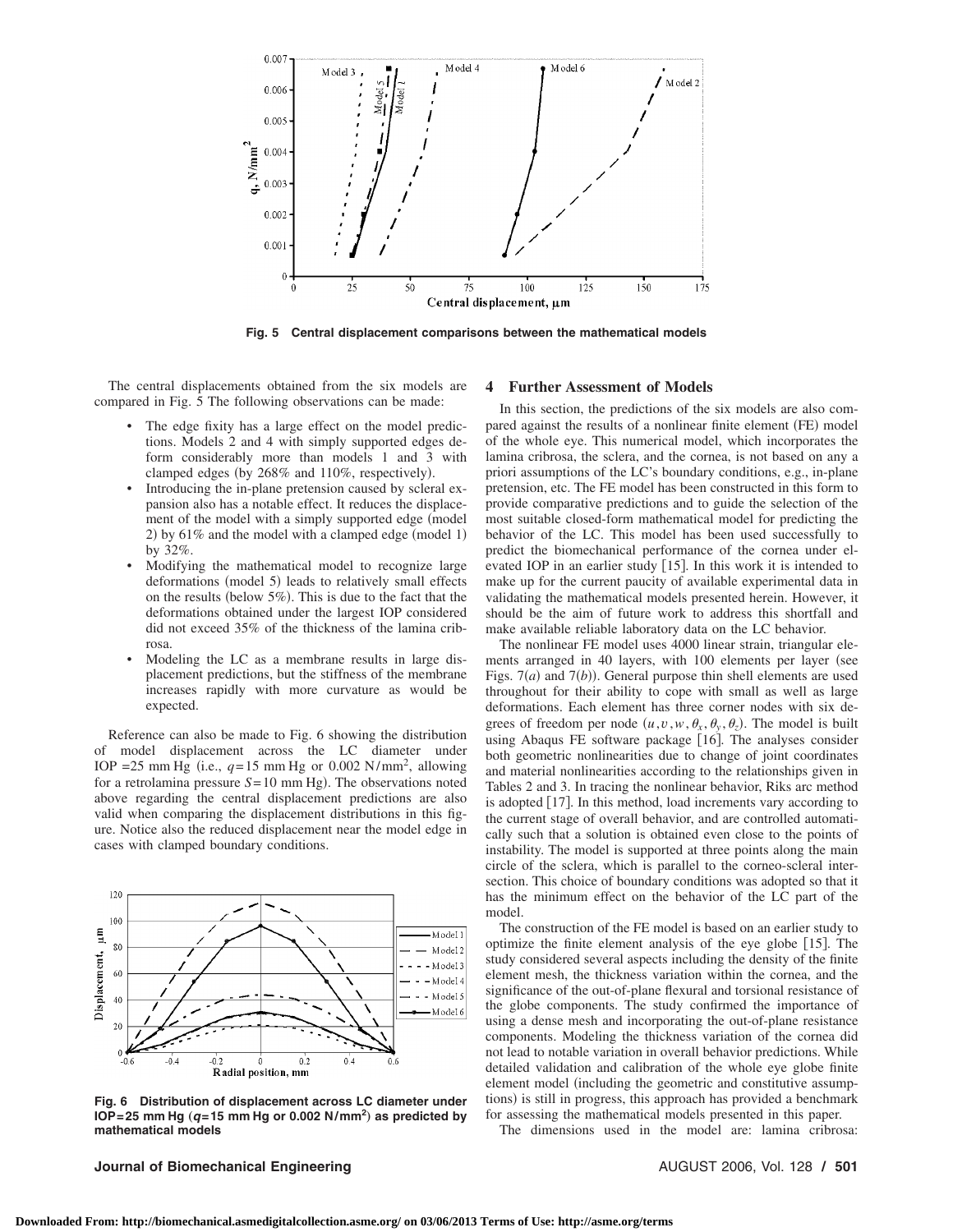

(a) Finite element mesh of full eye globe, seen from corneal side



(b) Mesh around the laminar cribrosa, at rear of eye (LC shown in light shading)

### **Fig. 7 Details of the finite element meshes used in analysis**

 $R = R_{LC} = 0.6$  mm,  $h = LC$  thickness= 0.12 mm; cornea:  $R_c = R_{cornea}$  $= 6$  mm,  $h_c = h_{\text{cornea}} = 0.6$  mm; and sclera:  $R_s = R_{\text{sclera}} = 12$  mm and  $h_s = h_{\text{sclera}} = 1.0$  mm.

The moduli of elasticity of the cornea and the sclera are derived from the trilinear relationships given by Woo et al. [11] for the shear modulus,  $G$ , and assuming  $\nu = 0.49$ . The results are listed in Table 3.

**Table 3 Material properties for the cornea and the sclera as given by Woo et al.** "**see Ref.** †**11**‡…**. Note: MPa=N/mm<sup>2</sup> and kPa=0.001 N/mm2.**

|        | G(MPa) | E(MPa) | Range of stress (kPa) |      |
|--------|--------|--------|-----------------------|------|
|        |        |        | From                  | To   |
|        | 0.18   | 0.536  | 0.0                   | 4.0  |
| Cornea | 0.37   | 1.103  | 4.0                   | 12.5 |
|        | 0.81   | 2.414  | 12.5                  |      |
|        | 0.90   | 2.682  | 0.0                   | 10.0 |
| Sclera | 1.40   | 4.172  | 10.0                  | 22.0 |
|        | 2.70   | 8.046  | 22.0                  |      |

The model was subjected to an IOP range between 10 and 60 mm Hg  $(0.0013$  and  $0.0079$  N/mm<sup>2</sup>). IOP was applied as a uniform pressure acting on the internal faces of all elements forming the model. The LC was additionally subjected to the corresponding retrolaminar pressure in accordance with the relations given in model 1. The central displacement of the LC part of the model, relative to the surrounding sclera, was compared to the predictions of the six mathematical models and the results are given in Fig. 8. The comparisons show clearly that model 3 with a clamped edge and in-plane pretension achieved the closest agreement with the FE model. Adopting simple edge supports or modeling the lamina cribrosa as a membrane clearly resulted in an overestimated displacement compared with the FE model. The error margin associated with model 3 was below 10% at all IOP levels. Ignoring the in-plane pretension caused by scleral expansion (as in model 1) caused a growth in the error margin to between 35% and 45%. Enabling the model to consider large outof-plane deflections reduced the errors slightly and made it evident that the in-plane pretension was a more influential factor than the accurate modeling of the large deflections.

The distribution of displacement across the LC diameter under IOP =25 mm Hg is also plotted in Fig. 9 as obtained by the FE and the six mathematical models. The close correlation with model 3 is maintained across the whole diameter. There is also strong evidence of very limited rotation along the LC edge in the FE model, indicating a behavior pattern close to that associated with a clamped edge.

These findings show the importance of in-plane pretension and the edge fixity provided by the sclera in modeling the behavior of the LC. Future work, whether closed-form mathematical or numerical, could build on these findings in the efforts to study the



**Fig. 8 Central displacement comparisons between the FE and mathematical models**

**502 /** Vol. 128, AUGUST 2006 **Transactions of the ASME**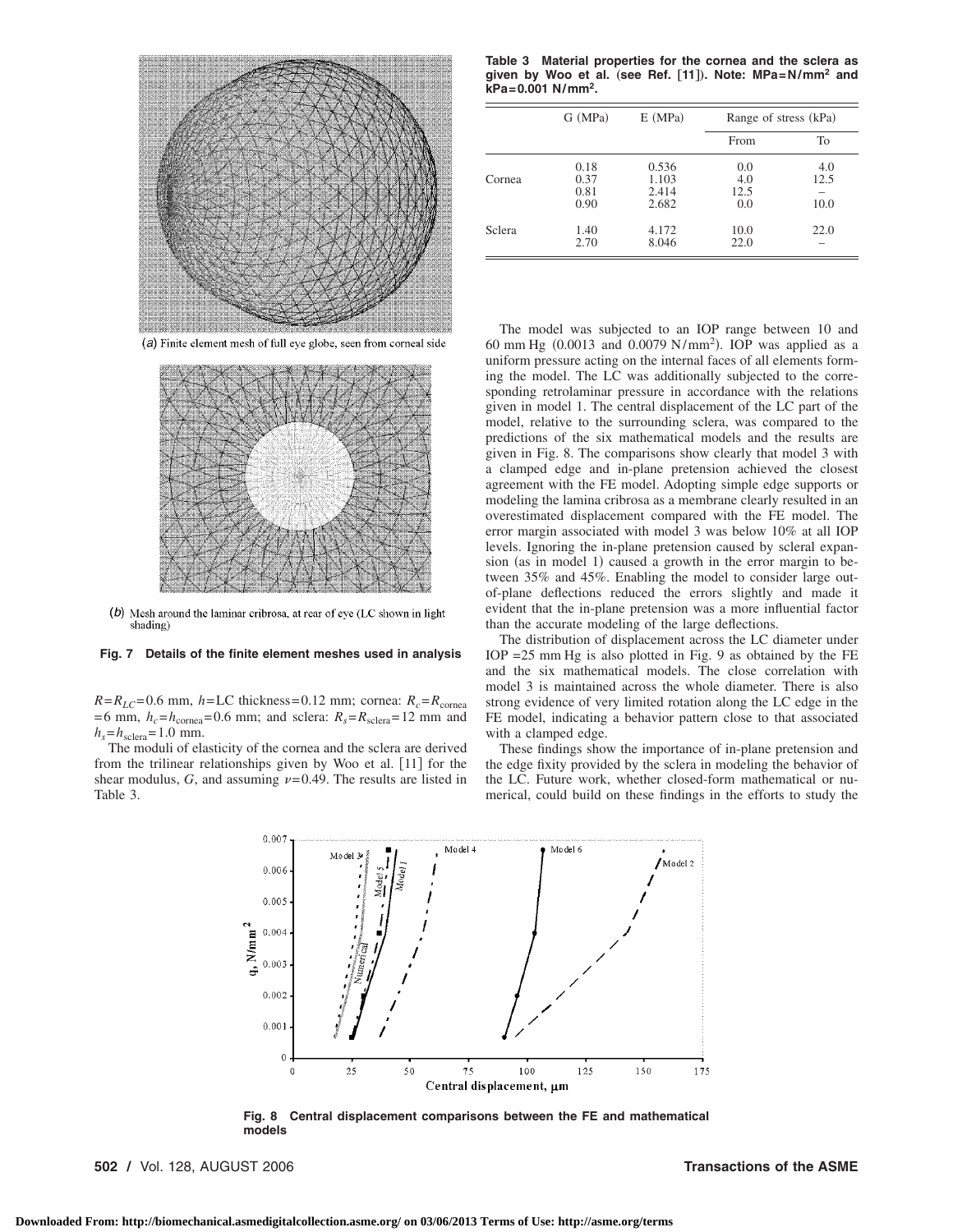

**Fig. 9 Distribution of displacement across the LC diameter under IOP =25 mm Hg according to the finite element and the mathematical models**

mechanics of the LC and also the importance of other factors, such as viscoelasticity and the structural support of the axons.

# **5 Assessment Against Experimental Data**

A further assessment of the most successful model compared to the finite element analysis, number 3, is done by comparing its predictions to results of experimental testing reported by Levy and Crapps [5] and by Yan et al. [18] on LC specimens. The dimensions used in the mathematical modeling are:  $R = 0.6$  mm,  $h = 0.120$  mm,  $R_s = 12.0$  mm, and  $h_s = 1.0$  mm.



**Fig. 10 Comparison between model 3 predictions and earlier experimental data**



**Fig. 11 Stress distribution on the anterior face of the lamina cribrosa at four different levels of IOP as obtained using model 3**

The resulting model predictions match closely the test data as shown in Fig. 10. The comparisons start at  $IOP=10$  mm Hg as this pressure was needed in the experiments to ensure the specimens had been inflated and become free of wrinkles. Hence, the disaplacements are relative to this geometric datum and have been corrected for the appropriate retrolamina pressure. Note also that the comparisons with the Levy and Crapps [5] results refer to the global average displacements of the LC. In these tests, the profile of the LC was monitored under elevated IOP and the average displacement (rather than the central displacement) was reported in their paper.

# **6 Stress And Strain Distribution**

The distributions of stress and strain across the diameter of the lamina cribrosa, as obtained using model 3, are illustrated in Figs. 11 and 12, respectively. The dimensions and material properties used are:  $h = 0.12$  mm,  $R = 0.6$  mm,  $R_s = 12$  mm, and  $\nu = 0.49$ . The modulus of elasticity, *ELC*, is taken as 0.358 MPa as given in Table 2.

The stresses and strains are significantly higher along the edges of the lamina cribrosa and gradually reduce towards the center. This observation ties closely with the earlier finding by Garway-Heath et al. [19] that the loss of vision in glaucomatous eyes starts along the boundaries and grows towards the center. The retinal axons responsible for transmitting the vision signals along the boundaries are known to cross the lamina cribrosa near its edge. It appears therefore that the high stresses and strains in the LC edge could be responsible for damage to the axons transmitting the boundary vision signals. Then with higher IOP, the stresses and strains closer to the center of the LC grow, spreading the damage to the axons transmitting vision signals from more central areas.

### **7 Conclusions**

Six mathematical approaches to the biomechanical modeling of the LC are introduced in this paper. In particular, the LC boundary condition, the effect of the surrounding sclera, and the relative significance of in-plane and flexural stiffness are varied between the models. Comparisons with a full ocular finite element model,

**Journal of Biomechanical Engineering** AUGUST 2006, Vol. 128 / 503